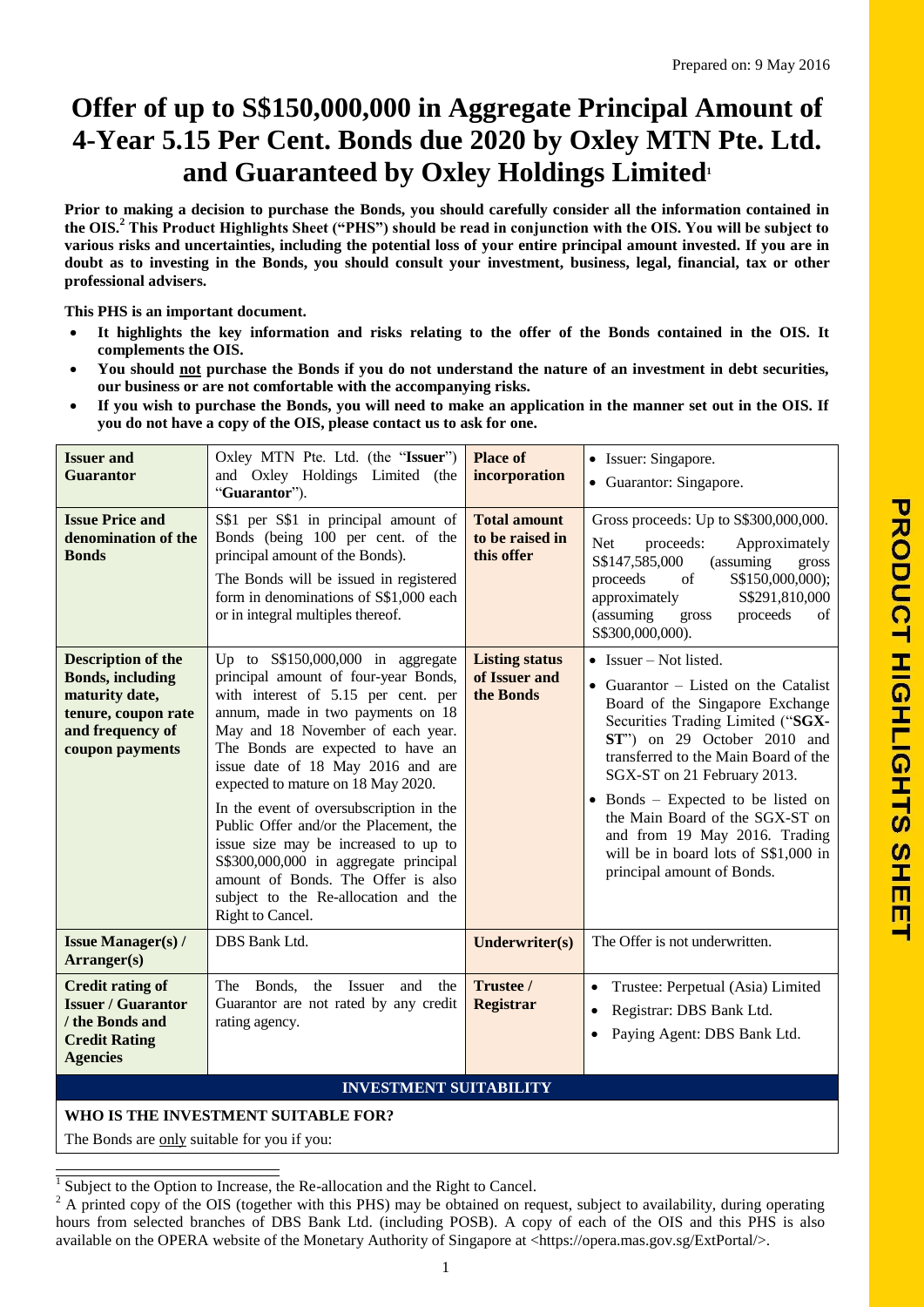**PRODOODICHTS**  $\overline{a}$ Ĩ  $\overline{\mathsf{m}}$ П

- o want regular income at a fixed rate rather than capital growth;
- o want priority in payouts over share dividends in an insolvency situation;
- o are prepared to lose your principal investment if we fail to repay the amount due under the Bonds; and
- o are prepared to hold your investment for the full four years (i.e. until the Maturity Date), or to exit the Bonds only by sale in the secondary market which may be difficult or unprofitable.

There are further risks associated with an investment in the Bonds. For further details, please refer to the section entitled "*Risk Factors*" of the OIS, in particular, the sub-section entitled "*Risks Associated with an Investment in the Bonds*".

## **KEY FEATURES**

**Background Information on the Issuer**

## **WHO ARE YOU INVESTING WITH?**

### *The Issuer*

We are a Singapore-incorporated company and a wholly-owned subsidiary of the Guarantor. Our principal activities are the provision of financial and treasury services to the Guarantor and its subsidiaries (the "**Guarantor Group**") and the joint venture entities and associated entities of the Guarantor Group. Our board of directors comprises Mr Ching Chiat Kwong and Mr Low See Ching. As at the LPD, our issued and paid-up ordinary share capital is S\$2, comprising two ordinary shares.

## *The Guarantor*

The Guarantor is a Singapore-incorporated company that was listed on the Catalist Board of the SGX-ST on 29 October 2010 and transferred to the Main Board of the SGX-ST on 21 February 2013. The Guarantor is a homegrown property developer and the Guarantor Group is principally engaged in the business of property development and property investment, with an overseas presence across eight geographical markets.

The Guarantor Group has a diversified portfolio, with property development projects in Singapore, the United Kingdom ("**UK**"), Ireland, Cambodia, Malaysia, Indonesia and China and investment properties in Singapore and Japan.

- **Property development**: The Guarantor Group engages in the development of quality residential, commercial and industrial projects. Since the incorporation of the Guarantor, the Guarantor Group has launched 29 property development projects in Singapore, one waterfront township development in London, UK and two mixed-use developments in Phnom Penh, Cambodia. The Guarantor Group's projects include Oxley Tower, KAP Residences/KAP and The Rise@Oxley Residences in Singapore, Royal Wharf in London, UK and The Bridge and The Peak in Phnom Penh, Cambodia. The Guarantor Group has plans to develop one upcoming development in Singapore, one in the UK, one in Ireland, two in Cambodia, six in Malaysia and one in Indonesia.
- **Property investment**: The Guarantor Group has a balanced portfolio of investment properties comprising industrial and commercial properties in Singapore and Japan to complement its property development business.
- **Hospitality**: The Guarantor Group has five upcoming hotels, namely Novotel Singapore on Stevens and Ibis Singapore on Stevens in Singapore, Jumeirah Kuala Lumpur Hotel and So Sofitel Kuala Lumpur Hotel in Malaysia, and a Shangri-La hotel in Phnom Penh, Cambodia.
- **Provision of project management and consultancy services**: The Guarantor Group provides project management and consultancy services in Myanmar.
- **Provision of property management and hospitality services**: The Guarantor entered into a joint venture agreement with Metro Global Pte. Ltd. pursuant to which a joint venture company, Metro Global Solutions Pte. Ltd., has been incorporated in Singapore for the purpose of providing property management and hospitality services.
- **Other investments**: The Guarantor, through its wholly-owned subsidiary, Oxley Bright Pte. Ltd., owns 20 per cent. of the total issued and paid-up capital of Galliard (Group) Limited ("**Galliard**"), a leading property developer in the UK and the second largest developer in London measured by unit construction. Galliard and its subsidiaries currently have a business portfolio of over 8,000 residential units and hotel suites, plus approximately 685,000 square feet of commercial floor space across London and southern England, with an additional 2,649 units subject to planning approval.

The Guarantor announced on 8 October 2015 that it is exploring the possibility of restructuring the Guarantor Group's property development business in Malaysia, including the feasibility of listing such Malaysian property development business on the Catalist Board of the SGX-ST (the "**Proposed Restructuring**"). The Guarantor intends to retain majority control of the entity to be

*Further Information Refer to the 16th Schedule section:*

*- Part II, paragraph 1 on pages 62 and 63 of the OIS for more information on the directors;* 

*- Part IV, paragraphs 9(a) to (c) on pages 71 to 94 of the OIS for more information on the business of the Issuer and the Guarantor; and*

*- Part IV, paragraphs 9(d) and 9(e) on pages 94 to 95 of the OIS for more information on the equity capital and substantial shareholders of the Issuer and the Guarantor.*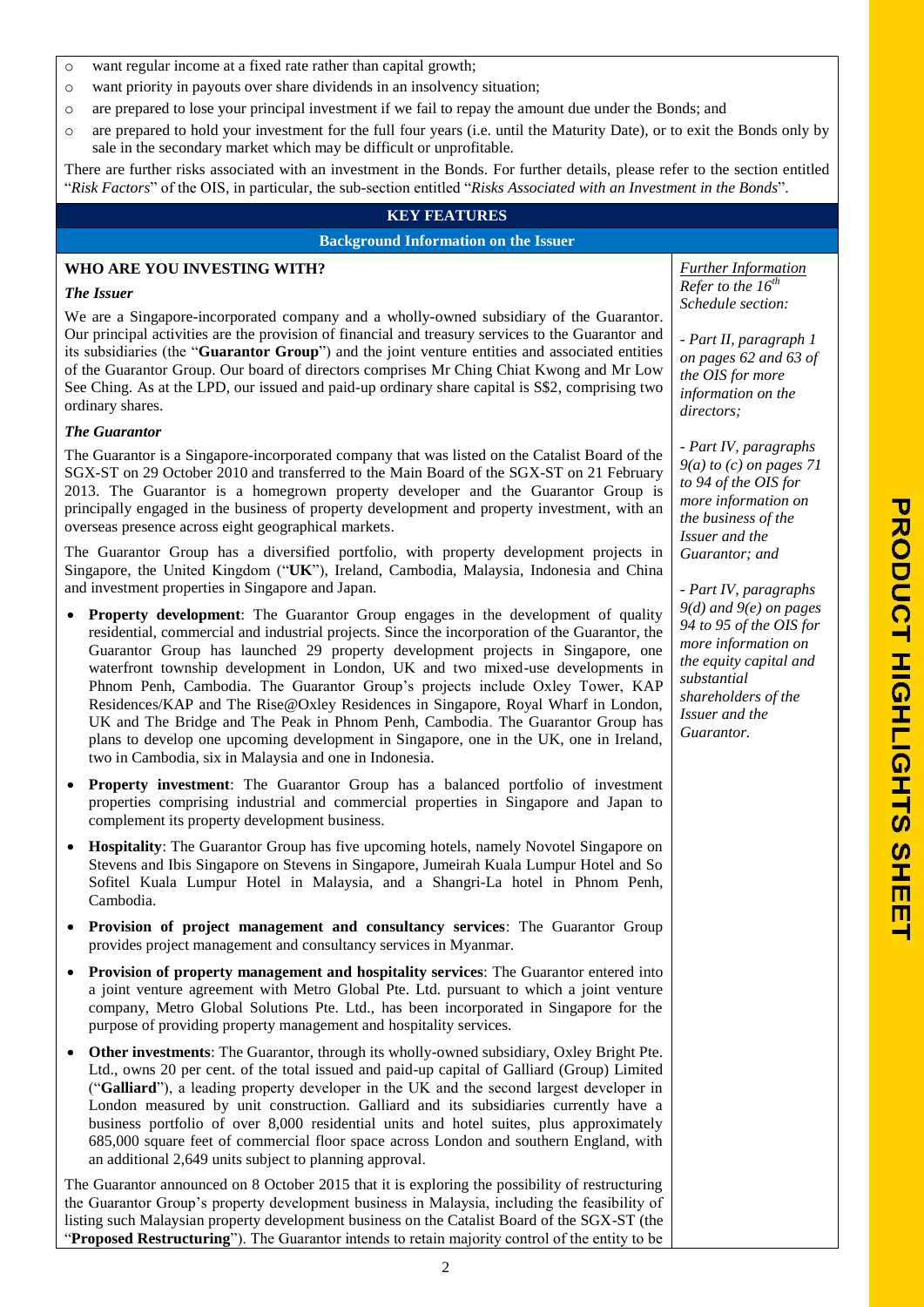| listed pursuant to the Proposed Restructuring. The Proposed Restructuring is in its preliminary                                                                                                                                                                                                                                                                                                                                                                                                                                                                                                                                                                                                                                                                                                                                                                                                        |                                                                                                                                      |                                                 |
|--------------------------------------------------------------------------------------------------------------------------------------------------------------------------------------------------------------------------------------------------------------------------------------------------------------------------------------------------------------------------------------------------------------------------------------------------------------------------------------------------------------------------------------------------------------------------------------------------------------------------------------------------------------------------------------------------------------------------------------------------------------------------------------------------------------------------------------------------------------------------------------------------------|--------------------------------------------------------------------------------------------------------------------------------------|-------------------------------------------------|
| stages and there is no assurance or certainty that it will materialise.                                                                                                                                                                                                                                                                                                                                                                                                                                                                                                                                                                                                                                                                                                                                                                                                                                |                                                                                                                                      |                                                 |
| The Guarantor's board of directors comprises Mr Ching Chiat Kwong, Mr Low See Ching, Mr<br>Ng Weng Sui, Harry, Mr Phua Sian Chin and Mr Lim Yeow Hua @ Lim You Qin.                                                                                                                                                                                                                                                                                                                                                                                                                                                                                                                                                                                                                                                                                                                                    |                                                                                                                                      |                                                 |
| As at the LPD, the Guarantor's issued and paid-up ordinary share capital is \$\$166,258,989.49<br>(comprising 2,948,219,971 ordinary shares) and its market capitalisation is approximately<br>S\$1.30 billion. As at the LPD, its substantial shareholders are Mr Ching Chiat Kwong, Mr Low<br>See Ching and Mr Tee Wee Sien.                                                                                                                                                                                                                                                                                                                                                                                                                                                                                                                                                                         |                                                                                                                                      |                                                 |
| WHAT ARE YOU INVESTING IN?                                                                                                                                                                                                                                                                                                                                                                                                                                                                                                                                                                                                                                                                                                                                                                                                                                                                             |                                                                                                                                      | For more information                            |
| We are offering up to S\$150,000,000 in aggregate principal amount of four-year Bonds<br>comprising the Public Offer and the Placement, subject to the Option to Increase, the Re-<br>allocation and the Right to Cancel. You will receive interest on the Bonds from the Issue Date<br>to the Maturity Date at a rate of 5.15 per cent. per annum, made in two payments on 18 May<br>and 18 November of each year. We will redeem each Bond at its principal amount on the<br>Maturity Date.                                                                                                                                                                                                                                                                                                                                                                                                          | on the Bonds, refer to:<br>- the section entitled<br>"Summary of the Offer<br>and the Bonds" on<br>pages 10 to 16 of the<br>OIS; and |                                                 |
| Our obligation to pay amounts due under the Bonds will be guaranteed by the Guarantor.<br>Notwithstanding the Guarantee, the Bonds are unsecured. The Bonds will rank equally with our<br>other unsecured debt (other than debt prioritised by law).                                                                                                                                                                                                                                                                                                                                                                                                                                                                                                                                                                                                                                                   |                                                                                                                                      | - the section entitled<br>"Terms and Conditions |
| The Bonds will contain covenants against, amongst other things, (a) creation of security over<br>assets, (b) disposal of assets, (c) declaration or payment of dividends or distributions in cash,<br>and (d) material change in business by the Issuer, the Guarantor and (where applicable) the<br>Guarantor Group, subject to certain carve-outs.                                                                                                                                                                                                                                                                                                                                                                                                                                                                                                                                                   |                                                                                                                                      | of the Bonds" on pages<br>44 to 60 of the OIS.  |
| You should note that your investment in the Bonds involves risks including the risk that the<br>Issuer and/or the Guarantor may default in the payment of any principal or coupon under the<br>Bonds. Also, the market value of the Bonds, which are fixed income securities, is susceptible to<br>fluctuations in interest rates as well as other factors such as the financial condition of the Issuer<br>and the Guarantor. Accordingly, if the Bonds are sold before their due date of maturity, you<br>may realise a loss on your initial investment. As some bonds may not have an active secondary<br>market, there is no assurance that you will be able to sell your bonds if you wish to realise your<br>investment prior to the due date of maturity of the Bonds. Nothing in this PHS shall be<br>construed as a recommendation to purchase or subscribe for the Bonds by DBS Bank Ltd. or |                                                                                                                                      |                                                 |
| any of the Participating Banks.                                                                                                                                                                                                                                                                                                                                                                                                                                                                                                                                                                                                                                                                                                                                                                                                                                                                        |                                                                                                                                      |                                                 |
| <b>Key Financial Information</b>                                                                                                                                                                                                                                                                                                                                                                                                                                                                                                                                                                                                                                                                                                                                                                                                                                                                       |                                                                                                                                      |                                                 |
|                                                                                                                                                                                                                                                                                                                                                                                                                                                                                                                                                                                                                                                                                                                                                                                                                                                                                                        |                                                                                                                                      |                                                 |
| <b>The Issuer</b>                                                                                                                                                                                                                                                                                                                                                                                                                                                                                                                                                                                                                                                                                                                                                                                                                                                                                      |                                                                                                                                      | For more information                            |
| Key comprehensive income information of the Issuer:                                                                                                                                                                                                                                                                                                                                                                                                                                                                                                                                                                                                                                                                                                                                                                                                                                                    |                                                                                                                                      | on the financial<br>performance of the          |
|                                                                                                                                                                                                                                                                                                                                                                                                                                                                                                                                                                                                                                                                                                                                                                                                                                                                                                        | <b>Financial period ended 30</b>                                                                                                     | Guarantor, refer to:                            |
|                                                                                                                                                                                                                                                                                                                                                                                                                                                                                                                                                                                                                                                                                                                                                                                                                                                                                                        | June $2015^3$<br>(S\$'000)                                                                                                           | $-16^{th}$ Schedule section,                    |
| Revenue                                                                                                                                                                                                                                                                                                                                                                                                                                                                                                                                                                                                                                                                                                                                                                                                                                                                                                | 3,418                                                                                                                                | Part V, paragraphs 1 to                         |
| Profit before tax                                                                                                                                                                                                                                                                                                                                                                                                                                                                                                                                                                                                                                                                                                                                                                                                                                                                                      | 483<br>376                                                                                                                           | 8 on pages 97 to 105 of<br>the OIS; and         |
| Profit, net of tax and total comprehensive income for the year                                                                                                                                                                                                                                                                                                                                                                                                                                                                                                                                                                                                                                                                                                                                                                                                                                         |                                                                                                                                      |                                                 |
| Key cash flow information of the Issuer:                                                                                                                                                                                                                                                                                                                                                                                                                                                                                                                                                                                                                                                                                                                                                                                                                                                               |                                                                                                                                      | - Appendices A to G on                          |
|                                                                                                                                                                                                                                                                                                                                                                                                                                                                                                                                                                                                                                                                                                                                                                                                                                                                                                        | <b>Financial period ended 30</b><br>June $2015^3$                                                                                    | pages A-1 to G-16 of<br>the OIS.                |
|                                                                                                                                                                                                                                                                                                                                                                                                                                                                                                                                                                                                                                                                                                                                                                                                                                                                                                        | (S\$'000)                                                                                                                            |                                                 |
| Net cash flows used in operating activities                                                                                                                                                                                                                                                                                                                                                                                                                                                                                                                                                                                                                                                                                                                                                                                                                                                            | (73, 463)                                                                                                                            |                                                 |
| Net cash flows from financing activities<br>Net increase in cash and cash equivalents                                                                                                                                                                                                                                                                                                                                                                                                                                                                                                                                                                                                                                                                                                                                                                                                                  | 74,019<br>556<br>556                                                                                                                 |                                                 |
| Cash and cash equivalents, ending balance<br>Key balance sheet information of the Issuer:                                                                                                                                                                                                                                                                                                                                                                                                                                                                                                                                                                                                                                                                                                                                                                                                              |                                                                                                                                      |                                                 |
|                                                                                                                                                                                                                                                                                                                                                                                                                                                                                                                                                                                                                                                                                                                                                                                                                                                                                                        | As at 30 June $2015^3$<br>(S\$'000)                                                                                                  |                                                 |
| Total assets                                                                                                                                                                                                                                                                                                                                                                                                                                                                                                                                                                                                                                                                                                                                                                                                                                                                                           | 81,874                                                                                                                               |                                                 |
| <b>Total liabilities</b><br>Net assets <sup>4</sup>                                                                                                                                                                                                                                                                                                                                                                                                                                                                                                                                                                                                                                                                                                                                                                                                                                                    | 81,498<br>376                                                                                                                        |                                                 |

 $\overline{a}$ 

<sup>&</sup>lt;sup>3</sup> The Issuer was incorporated on 7 October 2014.<br><sup>4</sup> "Net assets" of the Issuer and the Guarantor is reflected as "Total equity" in Appendices B and E of the OIS, respectively.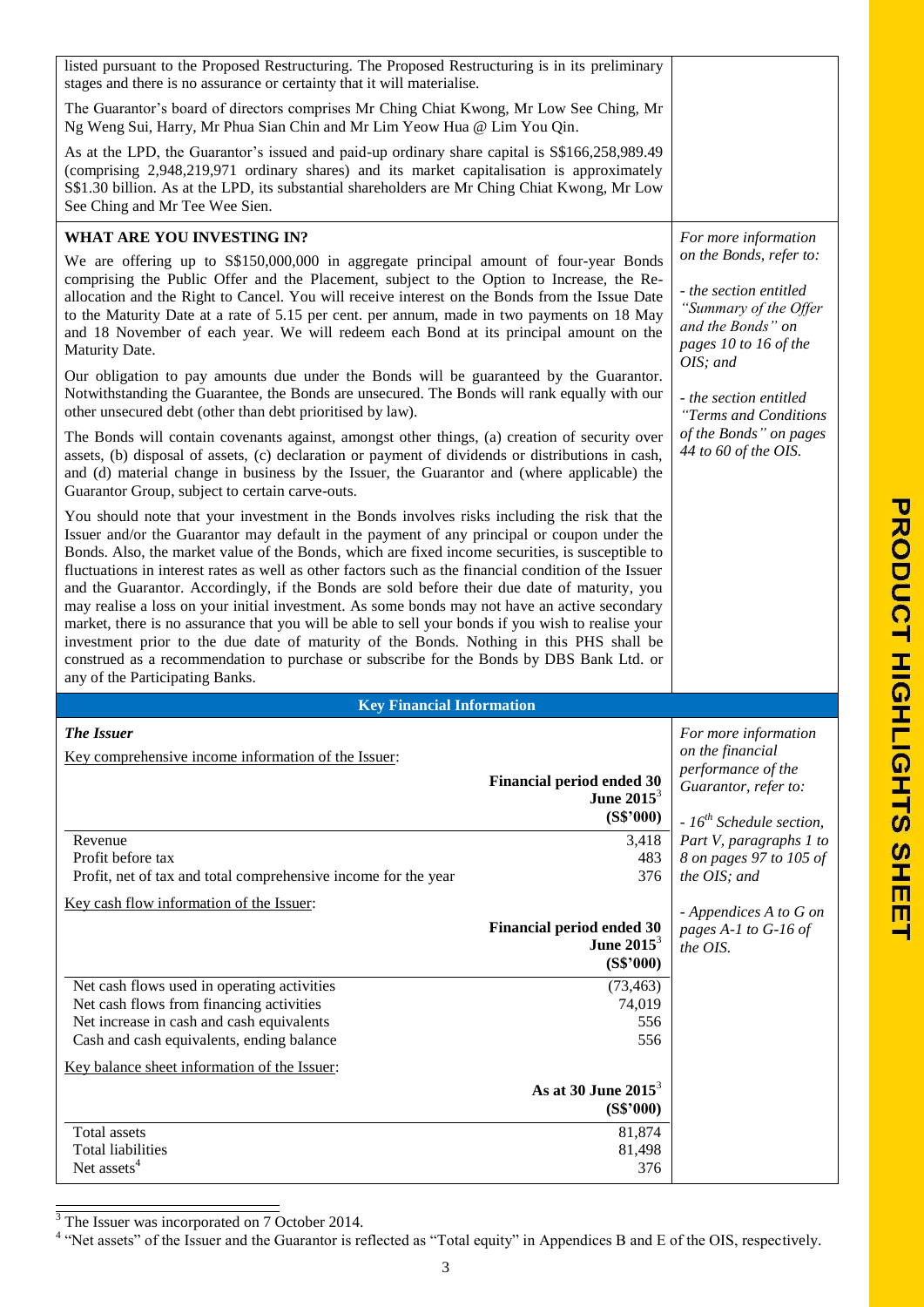| <b>The Guarantor</b>                                                                                                                                                                                                                                                                                                                                                                                                                                                                                                                                                                                                                                                                                                       |                               |                            |                            |                            |                      |                                                  |
|----------------------------------------------------------------------------------------------------------------------------------------------------------------------------------------------------------------------------------------------------------------------------------------------------------------------------------------------------------------------------------------------------------------------------------------------------------------------------------------------------------------------------------------------------------------------------------------------------------------------------------------------------------------------------------------------------------------------------|-------------------------------|----------------------------|----------------------------|----------------------------|----------------------|--------------------------------------------------|
| Key comprehensive income information of the Guarantor Group:                                                                                                                                                                                                                                                                                                                                                                                                                                                                                                                                                                                                                                                               |                               |                            |                            |                            |                      |                                                  |
|                                                                                                                                                                                                                                                                                                                                                                                                                                                                                                                                                                                                                                                                                                                            | <b>FY2013</b><br>(S\$'000)    | <b>FY2014</b><br>(S\$'000) | <b>FY2015</b><br>(S\$'000) | 9M2015<br>(S\$'000)        | 9M2016<br>(S\$'000)  |                                                  |
| Revenue                                                                                                                                                                                                                                                                                                                                                                                                                                                                                                                                                                                                                                                                                                                    | 457,693                       | 1,074,116                  | 701,800                    | 508,022                    | 816,248              |                                                  |
| Profit before tax                                                                                                                                                                                                                                                                                                                                                                                                                                                                                                                                                                                                                                                                                                          | 122,733                       | 377,367                    | 142,705                    | 97,959                     | 246,236              |                                                  |
| Profit, net of tax                                                                                                                                                                                                                                                                                                                                                                                                                                                                                                                                                                                                                                                                                                         | 103,903                       | 306,866                    | 107,328                    | 73,272                     | 206,957              |                                                  |
| Key cash flow information of the Guarantor Group:                                                                                                                                                                                                                                                                                                                                                                                                                                                                                                                                                                                                                                                                          |                               |                            |                            |                            |                      |                                                  |
|                                                                                                                                                                                                                                                                                                                                                                                                                                                                                                                                                                                                                                                                                                                            |                               | <b>FY2014</b><br>(S\$'000) | <b>FY2015</b><br>(S\$'000) | 9M2015<br>(S\$'000)        | 9M2016<br>(S\$'000)  |                                                  |
| Net cash flows (used in)/from operating<br>activities                                                                                                                                                                                                                                                                                                                                                                                                                                                                                                                                                                                                                                                                      |                               | (37,708)                   | (16, 879)                  | (19,500)                   | 284,324              |                                                  |
| Net cash flows used in investing<br>activities                                                                                                                                                                                                                                                                                                                                                                                                                                                                                                                                                                                                                                                                             |                               | (506, 256)                 | (67, 878)                  | (60, 607)                  | (97, 968)            |                                                  |
| Net cash flows from/(used in) financing<br>activities                                                                                                                                                                                                                                                                                                                                                                                                                                                                                                                                                                                                                                                                      |                               | 467,366                    | 69,721                     | (21,903)                   | (70, 835)            |                                                  |
| Net (decrease)/increase in cash and cash<br>equivalents                                                                                                                                                                                                                                                                                                                                                                                                                                                                                                                                                                                                                                                                    |                               | (76, 598)                  | (15,036)                   | (102,010)                  | 115,521              |                                                  |
| Cash and cash equivalents at end of<br>year/period                                                                                                                                                                                                                                                                                                                                                                                                                                                                                                                                                                                                                                                                         |                               | 359,920                    | 343,974                    | 256,069                    | 454,148              |                                                  |
| Key balance sheet information of the Guarantor Group:                                                                                                                                                                                                                                                                                                                                                                                                                                                                                                                                                                                                                                                                      |                               |                            |                            |                            |                      |                                                  |
|                                                                                                                                                                                                                                                                                                                                                                                                                                                                                                                                                                                                                                                                                                                            |                               |                            | <b>FY2014</b><br>(S\$'000) | <b>FY2015</b><br>(S\$'000) | 9M2016<br>(S\$'000)  |                                                  |
| Total assets                                                                                                                                                                                                                                                                                                                                                                                                                                                                                                                                                                                                                                                                                                               |                               |                            | 3,424,308                  | 3,880,800                  | 4,113,982            |                                                  |
| Total bank borrowings and debt securities<br><b>Total liabilities</b>                                                                                                                                                                                                                                                                                                                                                                                                                                                                                                                                                                                                                                                      |                               |                            | 2,268,830                  | 2,406,040                  | 2,479,827            |                                                  |
| Net assets <sup>4</sup>                                                                                                                                                                                                                                                                                                                                                                                                                                                                                                                                                                                                                                                                                                    |                               |                            | 2,959,123<br>465,185       | 3,310,703<br>570,097       | 3,402,979<br>711,003 |                                                  |
| The most significant factors contributing to the Guarantor Group's financial performance for<br>each financial period are set out below.                                                                                                                                                                                                                                                                                                                                                                                                                                                                                                                                                                                   |                               |                            |                            |                            |                      |                                                  |
| 9M2016 compared with 9M2015:<br>Revenue increased by S\$308.23 million (or 61 per cent.) from S\$508.02 million for                                                                                                                                                                                                                                                                                                                                                                                                                                                                                                                                                                                                        |                               |                            |                            |                            |                      |                                                  |
| 9M2015 to S\$816.25 million for 9M2016. The revenue of S\$816.25 million for 9M2016<br>was mainly due to the rental income generated by investment properties and revenue<br>recognised using the percentage of completion method on sold units in eight residential and<br>mixed-use residential projects namely, Oxley Edge, The Promenade@Pelikat,<br>Vibes@Upper Serangoon, NEWest, Floraville/Floraview/Floravista, KAP Residences/KAP,<br>The Rise@Oxley Residences and Devonshire Residences due to progress made in the<br>construction of these developments. Revenue was also recognised using the completion of<br>construction method from an industrial development, Eco-tech@Sunview.                        |                               |                            |                            |                            |                      |                                                  |
| Profit before tax increased by S\$148.28 million (or 151 per cent.) from S\$97.96 million for<br>$\bullet$<br>9M2015 to S\$246.24 million for 9M2016.                                                                                                                                                                                                                                                                                                                                                                                                                                                                                                                                                                      |                               |                            |                            |                            |                      |                                                  |
| FY2015 compared with FY2014:                                                                                                                                                                                                                                                                                                                                                                                                                                                                                                                                                                                                                                                                                               |                               |                            |                            |                            |                      |                                                  |
| Revenue decreased by S\$372.32 million (or 35 per cent.) from S\$1.07 billion for FY2014 to<br>S\$701.80 million for FY2015. The revenue of S\$701.80 million for FY2015 was mainly<br>driven by revenue recognition, based on the percentage of completion method, from<br>progress made in the construction of 11 residential and mixed-use residential projects<br>RV Point,<br>namely,<br>Promenade@Pelikat, Vibes@Upper Serangoon, Presto@Upper Serangoon, NEWest,<br>Floraville/Floraview/Floravista, KAP Residences/KAP, The Rise@Oxley Residences and<br>Devonshire Residences. Revenue was also recognised using the completion of construction<br>method from a 38-unit commercial development, Robinson Square. | Vibes@East Coast, Oxley Edge, |                            |                            | Suites@Braddell,           | The                  |                                                  |
| Profit before tax decreased by S\$234.66 million (or 62 per cent.) from S\$377.37 million for<br>$\bullet$<br>FY2014 to S\$142.71 million for FY2015.                                                                                                                                                                                                                                                                                                                                                                                                                                                                                                                                                                      |                               |                            |                            |                            |                      |                                                  |
| The above factors are not the only factors contributing to the Guarantor Group's financial<br>performance in FY2014, FY2015 and 9M2016. Please refer to the OIS for the other factors.                                                                                                                                                                                                                                                                                                                                                                                                                                                                                                                                     |                               |                            |                            |                            |                      |                                                  |
| Trends, Uncertainties, Demands, Commitments or Events Reasonably Likely to have a Material Effect                                                                                                                                                                                                                                                                                                                                                                                                                                                                                                                                                                                                                          |                               |                            |                            |                            |                      |                                                  |
| The following factors may significantly affect the Guarantor Group in the next 12 months:                                                                                                                                                                                                                                                                                                                                                                                                                                                                                                                                                                                                                                  |                               |                            |                            |                            |                      | For more information,                            |
| the continual impact of the various property cooling measures introduced by the Singapore<br>government;                                                                                                                                                                                                                                                                                                                                                                                                                                                                                                                                                                                                                   |                               |                            |                            |                            |                      | refer to the $16^{th}$<br>Schedule section, Part |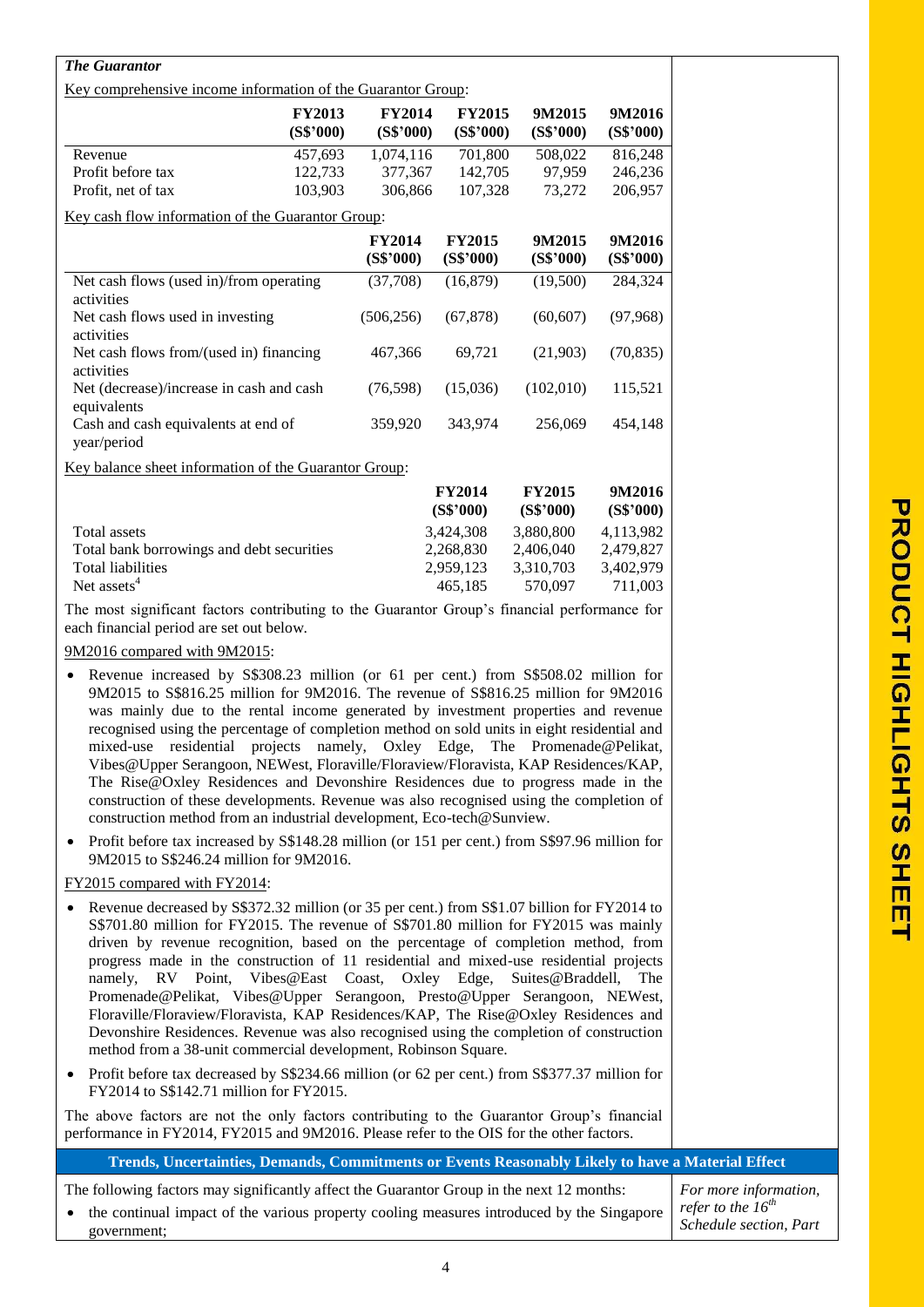| the health of the Singapore economy;<br>$\bullet$<br>the recovery of the global economy, especially in China, Europe and the United States;<br>the political climate and economic and regulatory policies of the countries where the<br>Guarantor Group's overseas property development projects are located; and<br>the fluctuations of the various currencies, especially the U.S. dollar, Malaysian ringgit and<br>British pound sterling against the Singapore dollar.<br>The Guarantor Group's total unbilled contract value amounted to approximately S\$3.20 billion,<br>of which approximately S\$1.40 billion is attributable to the Guarantor Group's projects in<br>Singapore and approximately S\$1.80 billion is attributable to the Guarantor Group's overseas<br>projects. <sup>5</sup> Approximately S\$2.05 billion of the total unbilled contract value relates to eight<br>development projects which are expected to receive temporary occupation permit or be<br>completed in the next 12 months.<br>Save as disclosed in the OIS, we and the Guarantor are not aware of any known trends,<br>uncertainties, demands, commitments or events that are reasonably likely to have a material<br>effect on our and the Guarantor Group's respective net sales or revenues, profitability, liquidity<br>or capital resources, or that would cause financial information disclosed in the OIS to be not<br>necessarily indicative of our and the Guarantor Group's respective future operating results or<br>financial condition in respect of the current financial year. | V, paragraph 9 on<br>pages 105 to 107 of the<br>OIS.                                                                                   |                                    |                       |
|-------------------------------------------------------------------------------------------------------------------------------------------------------------------------------------------------------------------------------------------------------------------------------------------------------------------------------------------------------------------------------------------------------------------------------------------------------------------------------------------------------------------------------------------------------------------------------------------------------------------------------------------------------------------------------------------------------------------------------------------------------------------------------------------------------------------------------------------------------------------------------------------------------------------------------------------------------------------------------------------------------------------------------------------------------------------------------------------------------------------------------------------------------------------------------------------------------------------------------------------------------------------------------------------------------------------------------------------------------------------------------------------------------------------------------------------------------------------------------------------------------------------------------------------------------------------------------------------|----------------------------------------------------------------------------------------------------------------------------------------|------------------------------------|-----------------------|
|                                                                                                                                                                                                                                                                                                                                                                                                                                                                                                                                                                                                                                                                                                                                                                                                                                                                                                                                                                                                                                                                                                                                                                                                                                                                                                                                                                                                                                                                                                                                                                                           | <b>Use of Proceeds</b>                                                                                                                 |                                    |                       |
| The net proceeds from the Offer are presently intended to be used for the general corporate<br>purposes (including the refinancing of borrowings) and working capital and capital expenditure<br>requirements of the Issuer, the Guarantor, the Guarantor Group and the joint venture entities<br>and associated entities of the Guarantor Group. We set out below an estimate of the allocation<br>of the gross proceeds expected to be raised from the Offer.<br>In the event that the gross proceeds raised from the Offer is \$\$150,000,000 (assuming that<br>S\$125,000,000 in aggregate principal amount of Bonds is issued through the Public Offer and<br>S\$25,000,000 in aggregate principal amount of Bonds is issued through the Placement):                                                                                                                                                                                                                                                                                                                                                                                                                                                                                                                                                                                                                                                                                                                                                                                                                                 | For more information,<br>refer to the $16^{th}$<br>Schedule section, Part<br>IV, paragraphs 2 to 7<br>on pages 68 to 70 of the<br>OIS. |                                    |                       |
|                                                                                                                                                                                                                                                                                                                                                                                                                                                                                                                                                                                                                                                                                                                                                                                                                                                                                                                                                                                                                                                                                                                                                                                                                                                                                                                                                                                                                                                                                                                                                                                           |                                                                                                                                        | <b>Allocation for each S\$1.00</b> |                       |
| <b>Details of utilisation</b>                                                                                                                                                                                                                                                                                                                                                                                                                                                                                                                                                                                                                                                                                                                                                                                                                                                                                                                                                                                                                                                                                                                                                                                                                                                                                                                                                                                                                                                                                                                                                             | S\$<br>(million)                                                                                                                       | of gross proceeds raised<br>(%)    |                       |
| (1) Net proceeds                                                                                                                                                                                                                                                                                                                                                                                                                                                                                                                                                                                                                                                                                                                                                                                                                                                                                                                                                                                                                                                                                                                                                                                                                                                                                                                                                                                                                                                                                                                                                                          | 147.59                                                                                                                                 | 98.39                              |                       |
| (2) Costs and expenses associated with<br>the Offer and issue of the Bonds                                                                                                                                                                                                                                                                                                                                                                                                                                                                                                                                                                                                                                                                                                                                                                                                                                                                                                                                                                                                                                                                                                                                                                                                                                                                                                                                                                                                                                                                                                                | 2.41                                                                                                                                   | 1.61                               |                       |
| <b>Total</b>                                                                                                                                                                                                                                                                                                                                                                                                                                                                                                                                                                                                                                                                                                                                                                                                                                                                                                                                                                                                                                                                                                                                                                                                                                                                                                                                                                                                                                                                                                                                                                              | 150.0                                                                                                                                  | 100                                |                       |
| In the event that the gross proceeds raised from the Offer is \$\$300,000,000 (assuming that<br>S\$275,000,000 in aggregate principal amount of Bonds is issued through the Public Offer and<br>S\$25,000,000 in aggregate principal amount of Bonds is issued through the Placement):                                                                                                                                                                                                                                                                                                                                                                                                                                                                                                                                                                                                                                                                                                                                                                                                                                                                                                                                                                                                                                                                                                                                                                                                                                                                                                    |                                                                                                                                        | <b>Allocation for each S\$1.00</b> |                       |
| <b>Details of utilisation</b>                                                                                                                                                                                                                                                                                                                                                                                                                                                                                                                                                                                                                                                                                                                                                                                                                                                                                                                                                                                                                                                                                                                                                                                                                                                                                                                                                                                                                                                                                                                                                             | <b>S\$</b><br>(million)                                                                                                                | of gross proceeds raised<br>(%)    |                       |
| (1) Net proceeds                                                                                                                                                                                                                                                                                                                                                                                                                                                                                                                                                                                                                                                                                                                                                                                                                                                                                                                                                                                                                                                                                                                                                                                                                                                                                                                                                                                                                                                                                                                                                                          | 291.81                                                                                                                                 | 97.27                              |                       |
| (2) Costs and expenses associated with<br>the Offer and issue of the Bonds                                                                                                                                                                                                                                                                                                                                                                                                                                                                                                                                                                                                                                                                                                                                                                                                                                                                                                                                                                                                                                                                                                                                                                                                                                                                                                                                                                                                                                                                                                                | 8.19                                                                                                                                   | 2.73                               |                       |
| <b>Total</b>                                                                                                                                                                                                                                                                                                                                                                                                                                                                                                                                                                                                                                                                                                                                                                                                                                                                                                                                                                                                                                                                                                                                                                                                                                                                                                                                                                                                                                                                                                                                                                              | 300.0                                                                                                                                  | 100                                |                       |
|                                                                                                                                                                                                                                                                                                                                                                                                                                                                                                                                                                                                                                                                                                                                                                                                                                                                                                                                                                                                                                                                                                                                                                                                                                                                                                                                                                                                                                                                                                                                                                                           | <b>KEY RISKS</b>                                                                                                                       |                                    |                       |
| WHAT ARE THE KEY RISKS OF THIS INVESTMENT?                                                                                                                                                                                                                                                                                                                                                                                                                                                                                                                                                                                                                                                                                                                                                                                                                                                                                                                                                                                                                                                                                                                                                                                                                                                                                                                                                                                                                                                                                                                                                |                                                                                                                                        |                                    | For more information, |
| Investing in the Bonds involves substantial risks. Set out below are some of the key risks of<br>investing in the Bonds. This list is not exhaustive, and does not represent all the risks associated<br>with, and considerations relevant to, the Bonds or your decision to purchase the Bonds. These<br>risk factors may cause you to lose some or all of your investment.                                                                                                                                                                                                                                                                                                                                                                                                                                                                                                                                                                                                                                                                                                                                                                                                                                                                                                                                                                                                                                                                                                                                                                                                              | refer to the section<br>entitled "Risk Factors"<br>on pages 19 to 35 of the<br>OIS.                                                    |                                    |                       |
|                                                                                                                                                                                                                                                                                                                                                                                                                                                                                                                                                                                                                                                                                                                                                                                                                                                                                                                                                                                                                                                                                                                                                                                                                                                                                                                                                                                                                                                                                                                                                                                           | <b>Business-Related Risks</b>                                                                                                          |                                    |                       |
| The Guarantor Group is subject to various regulatory requirements and government policies in the countries in<br>٠<br>which it operates                                                                                                                                                                                                                                                                                                                                                                                                                                                                                                                                                                                                                                                                                                                                                                                                                                                                                                                                                                                                                                                                                                                                                                                                                                                                                                                                                                                                                                                   |                                                                                                                                        |                                    |                       |

o Various policies and/or regulations may be introduced, amended or abolished at any time in the countries in which

 $\overline{a}$  $<sup>5</sup>$  As at 31 March 2016, subject to cancellation of contracts and excluding projects for which contract value has been fully</sup> accounted.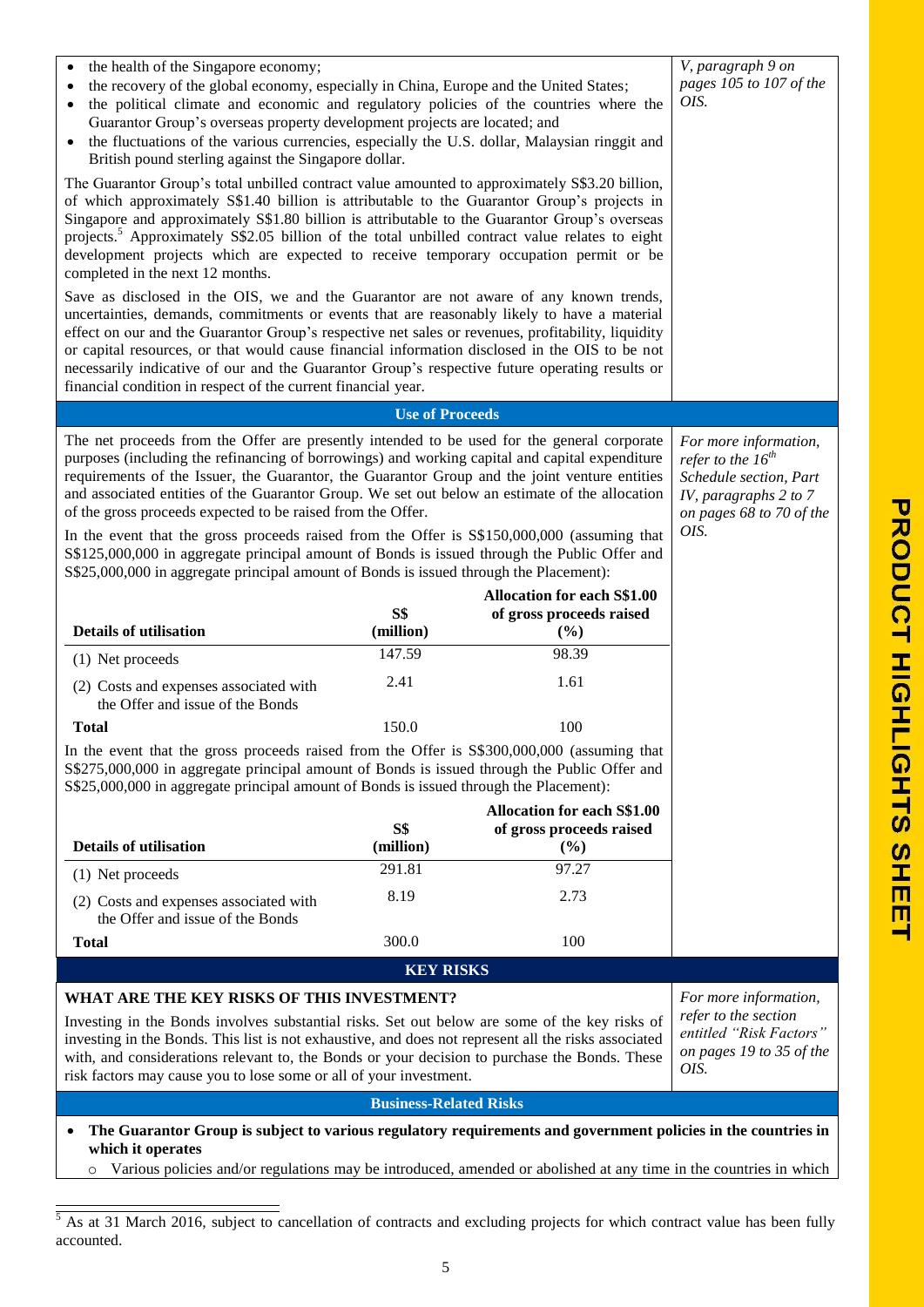the Guarantor Group operates. For example, more stringent property cooling measures may have a material and adverse impact on the performance of the property market in the relevant country and this may adversely affect the Guarantor Group's overall profitability and financial performance.

- **The Guarantor Group may be subject to compulsory acquisition of, and/or zoning changes to, the land on which it carries out its property development business**
	- $\circ$  From time to time, the relevant authorities and/or governments of the countries and/or regions in which the Guarantor Group operates may carry out redevelopment plans or effect zoning changes to particular areas. The supply of land to property developers is also regulated by the relevant authorities and/or governments of these countries, and such land could become the subject of compulsory acquisition. Should such situations arise, the Guarantor Group's profitability and financial performance may be adversely affected.
- **The Guarantor Group may be adversely affected if it fails to obtain, or if there are material delays in obtaining, requisite governmental approvals for its land acquisitions and property development projects**
	- o There can be no assurance that the Guarantor Group will not encounter problems in obtaining governmental approvals for new acquisitions of land or in fulfilling the conditions for obtaining such approvals, or that it will be able to adapt to, and comply with all new laws, regulations or policies.
	- $\circ$  If the Guarantor Group fails to obtain the relevant approvals or to fulfil the conditions of those approvals for a significant number of its property developments and these property developments do not proceed on schedule, its business, financial condition, results of operations and prospects may be adversely affected.
- **The Guarantor Group is subject to general risks of doing business overseas**
	- o These include difficulties in and increases in costs of staffing and managing foreign operations, social, economic and political instability, terrorism threats, fluctuations in currency exchange rates and interest rates, inflation, potentially adverse tax consequences, price and wage controls, risks of nationalisation and expropriation of assets, tariffs and other trade barriers, variable and unexpected changes in local laws, regulations and government policies (including barriers to the repatriation of profits), changes in the supply of, or demand for, investment property in an area and the availability of financing.
	- $\circ$  For instance, a referendum is scheduled to be held in the UK on 23 June 2016 to decide whether the UK should exit or remain in the European Union. As the Guarantor Group has substantial business interests in the UK, any significant change that may arise pursuant to the results of the referendum may potentially adversely affect the Guarantor Group's profitability and financial performance.

## **The Guarantor Group is exposed to foreign exchange risks**

- o The majority of the Guarantor Group's foreign operations are denominated in foreign currencies and any significant fluctuations in the foreign exchange rates of such currencies may adversely affect its revenue and financial performance.
- o The Guarantor Group is also exposed to translation risks as its consolidated financial statements are presented in Singapore dollars while the financial statements of its overseas subsidiaries are prepared in their respective functional currencies. Consequently, any significant fluctuation of the Singapore dollar against the respective functional currencies may adversely affect the Guarantor Group's financial performance and results of operations.

## **The Guarantor Group is exposed to interest rate risk**

- Some of the Guarantor Group's debts and borrowings may carry floating interest rates and consequently, the interest costs in respect of such debts and borrowings will be subject to fluctuations in interest rates. The Guarantor Group may also be subject to market disruption clauses contained in its loan agreements with banks which may allow banks to pass on the higher cost of funds to the borrower, notwithstanding the margins agreed.
- o Where appropriate, the Guarantor Group may seek to minimise its interest rate risk exposure by entering into interest rate swap contracts. However, such hedging policy may not adequately cover the Guarantor Group's exposure to interest rate fluctuations and this may result in a large interest expense and have an adverse effect on its business, financial condition, performance and results of operations.

## **The Guarantor Group is exposed to the credit risk of its customers**

- o Purchasers of the Guarantor Group's properties are only required to make a deposit payment upon the execution of a sale and purchase agreement for property and are not required to secure financing prior to such execution.
- o The Guarantor Group's ability to collect progress payments from purchasers of its property development projects is subject to the solvency or creditworthiness of its customers. Any significant delay or inability in collecting such payment will have an adverse impact on its financial performance, operations, cash flows and profitability.

## **Changing market conditions may adversely affect the Guarantor Group's business, financial condition and results of operations**

- o The property market is subject to changes in economic outlook, financial market volatility and rapidly changing market conditions such as changes in consumer tastes, market prices and the desirability of a location. A downturn in the property market may result in the Guarantor Group having to delay the launch of new developments and this could result in increased holding costs.
- o The size of the capital outlay and the number of parties involved in a property development project may make it difficult for the Guarantor Group to adjust its plans or re-allocate its resources to adapt to changing market conditions. This could materially and adversely affect its business, financial condition and results of operations.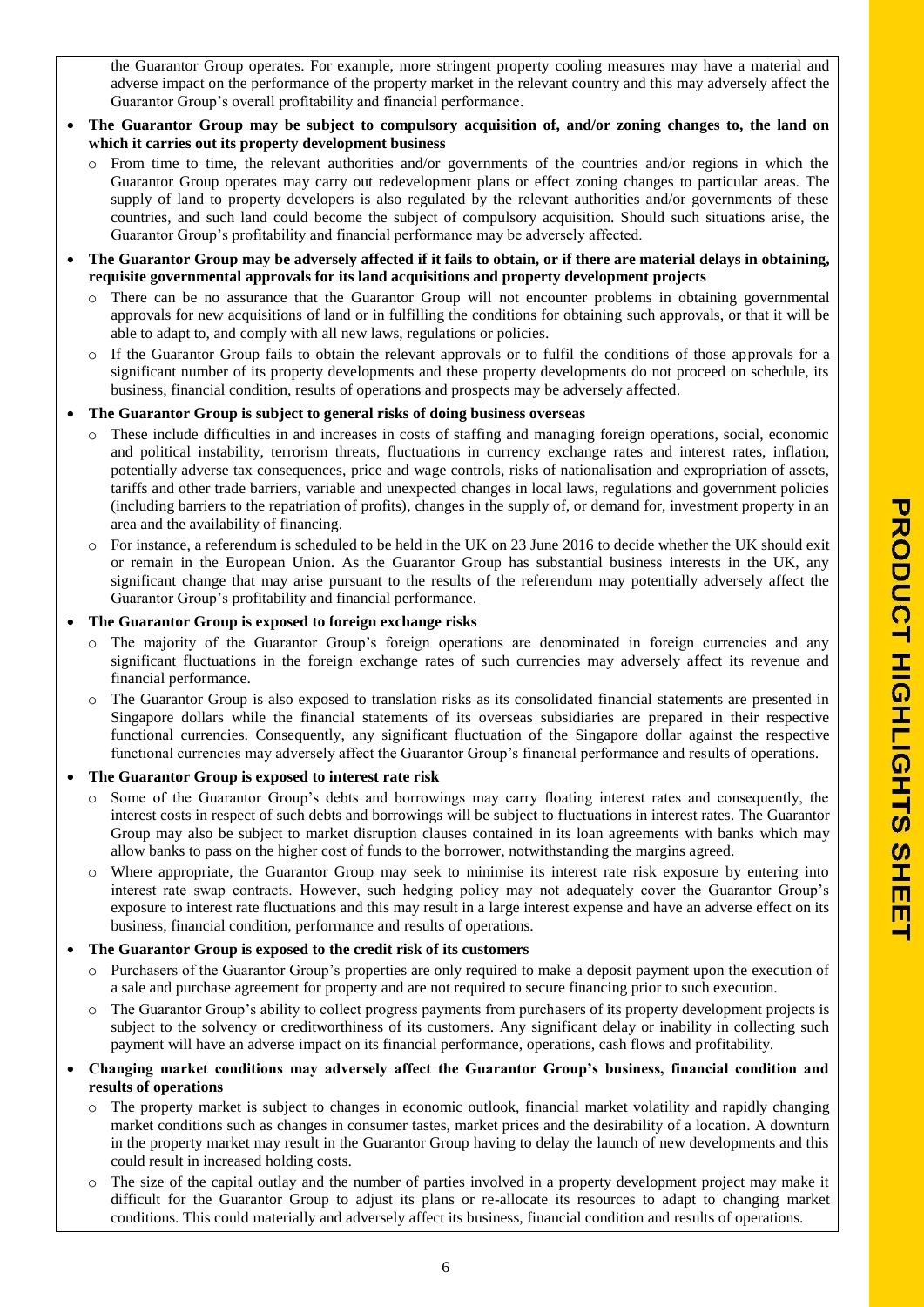## **The Guarantor Group operates in a highly competitive industry**

- o The property development industry in Singapore, the UK, Ireland, Cambodia, Malaysia, Indonesia and China are highly competitive with a few large established players and many new entrants, each having its own strengths and weaknesses. Large property developers, for example, may have greater resources, more established brand names, more extensive networks and more prime or attractive land sites. Should the Guarantor Group fail to compete effectively, its financial performance and profitability may be adversely affected.
- To sustain or increase its profitability and growth, the Guarantor Group may need to engage in new business plans and strategies. Accordingly, you should not rely on the results of operations of any prior periods as an indication of the Guarantor Group's future performance.

#### **Legal, Regulatory and Enforcement Risks**

#### **The Bonds are not secured**

o Notwithstanding that the Bonds will be guaranteed by the Guarantor under the Guarantee, the Bonds are unsecured. The Bonds and the Guarantee will rank equally with the other unsecured debt (other than debt prioritised by law) of the Issuer and Guarantor respectively. There can be no assurance that there will be sufficient value in the assets of the Issuer or (as the case may be) the Guarantor, after meeting all claims ranking ahead of the Bonds or (as the case may be) the Guarantee, to discharge all outstanding payment and other obligations under the Bonds owed to the Bondholders.

#### **Market and Credit Risks**

#### **The market value of the Bonds may fluctuate**

o The trading price of the Bonds may be influenced by numerous factors including the respective operating results and/or financial condition of the Issuer, the Guarantor and their respective subsidiaries (if any), joint venture entities (if any) and/or associated companies (if any) and political, economic, financial and any other factors that can affect the capital markets, the industry and the aforementioned entities generally.

#### **An investment in the Bonds is subject to interest rate risk**

The Bonds are fixed income securities and may therefore see their price fluctuate due to fluctuations in interest rates. Generally, a rise in interest rates may cause a fall in the price of the Bonds.

## **Liquidity Risks**

#### **There is no prior market for and there is limited liquidity of the Bonds**

o The Bonds comprise a new issue of securities for which there is currently no established secondary market. There can therefore be no assurance that a secondary market will develop or, if a secondary market does develop, as to the liquidity of that market for the Bonds or that it will continue for the entire tenor of the Bonds. There can be no assurance as to your ability to sell, or the price at which you would be able to sell, your Bonds.

#### **Other Pertinent Risks**

- **The Terms and Conditions and the provisions of the Trust Deed may be modified**
	- The Trust Deed contains provisions for convening meetings of Bondholders to consider any matter affecting their interests. These provisions permit defined majorities to bind all Bondholders including Bondholders who did not attend and vote at the relevant meeting and Bondholders who voted in a manner contrary to the majority.
- **Our or, as the case may be, the Guarantor's ability to comply with the obligations under the Bonds may be dependent on a number of factors, including the earnings of, and distributions by, the members of the Guarantor Group and future performance of the Guarantor Group**
	- o Our ability to make scheduled principal or interest payments on our indebtedness, including the Bonds, will depend on, amongst other things, the Guarantor Group's future performance and ability to generate cash, which to a certain extent is subject to the factors discussed in the section entitled "*Risk Factors*" of the OIS, many of which are beyond our control. If our future cash flow from operations and other capital resources is insufficient to pay our debt obligations, including the Bonds, or to fund our other liquidity needs, we may be forced to refinance our existing indebtedness. No assurance can be given that we would be able to obtain such refinancing on a timely basis or on satisfactory terms or at all.
	- $\circ$  The Guarantor's ability to comply with its obligations under the Guarantee may depend on, amongst other things, the earnings of the Guarantor Group and the distribution of funds amongst members of the Guarantor Group, primarily in the form of dividends to the Guarantor. Whether or not the members of the Guarantor Group can make distributions to the Guarantor will depend on distributable earnings, cash flow conditions, restrictions that may be contained in the debt instruments of its members, applicable law and other arrangements. These restrictions could reduce the amount of distributions that the Guarantor receives from members of the Guarantor Group, which would restrict the Guarantor's ability to fund its business operations. Accordingly, the Guarantor's ability to comply with its obligations under the Guarantee may be adversely affected.

#### **DEFINITIONS**

| 9M                         | · Nine-month financial period ended 31 March. |  |  |  |                                                                                     |  |  |  |  |  |  |  |  |
|----------------------------|-----------------------------------------------|--|--|--|-------------------------------------------------------------------------------------|--|--|--|--|--|--|--|--|
| $16^{th}$ Schedule section |                                               |  |  |  | : The section entitled "Sixteenth Schedule to the Securities and Futures (Offers of |  |  |  |  |  |  |  |  |